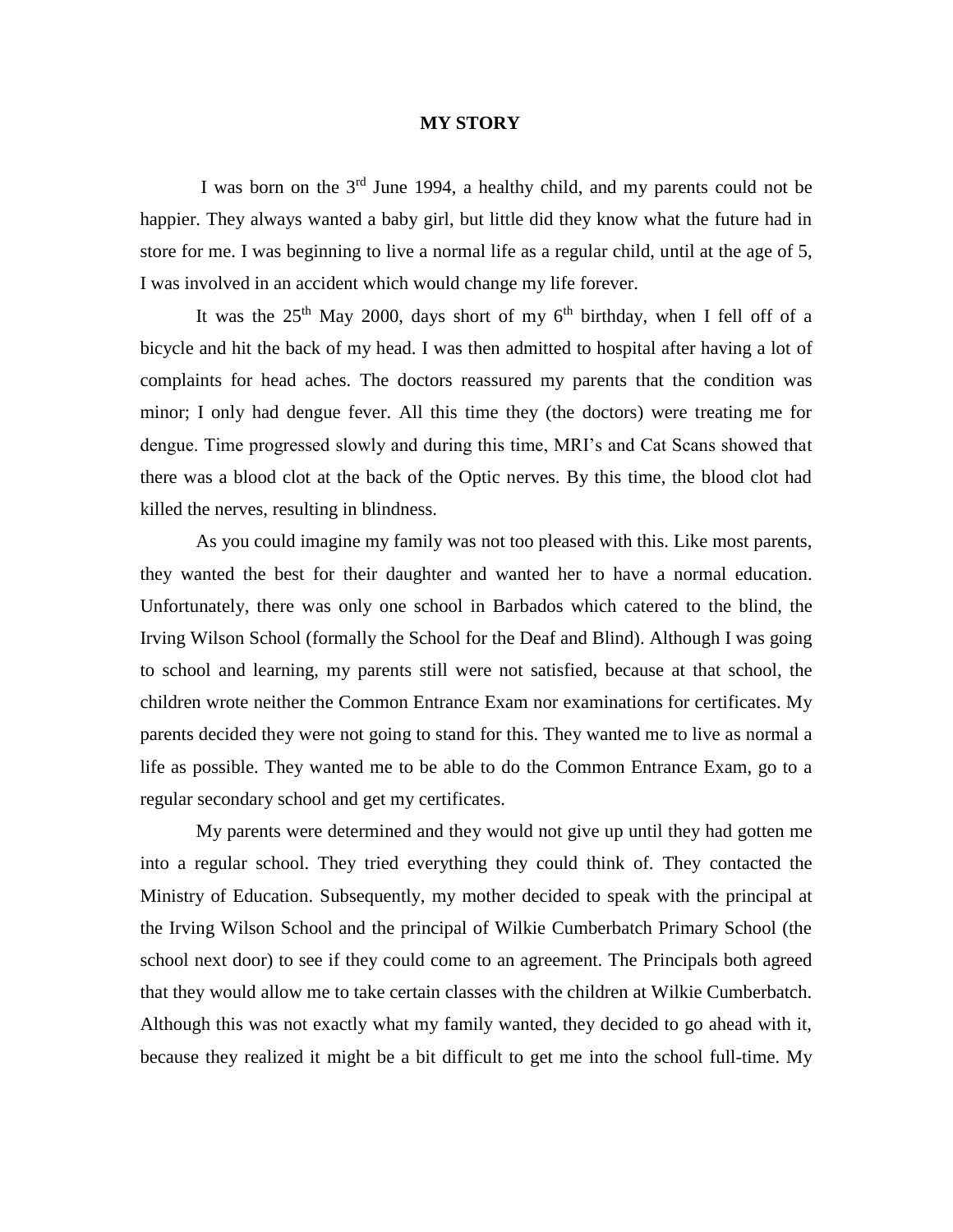parents were aware of the fact that I would have to do the exam two years late because of the situation, but they did not make a fuss because in the end they would get their wish.

In spite of the fact that people tried to bring me down by telling me that a blind girl could not do the exam, I did not complain. I made up my mind that I would try my best and show them what I could do. On the  $15<sup>th</sup>$  of May 2007, I walked into the examination room with the intention of showing all what I could do. I was not really nervous because I was aware of my ability and was almost confident that I was going to go to Combermere School, one of the top schools in the island. When the results came back on  $14<sup>th</sup>$  June and I was told that I was going to the school of my choice, I was overjoyed. At that moment, I thought I was the happiest girl in the entire world. My achievements did not stop there. I gained the  $1<sup>st</sup>$  position in all three terms of my first year at Combermere.

 My success shows that in spite of your disability or whatever the situation might be, you can accomplish whatever you put your mind to. Success comes at the end of determination and you should not give up until you have reached your goal.

## **WRITTEN BY JANEIL C. A. ODLE**